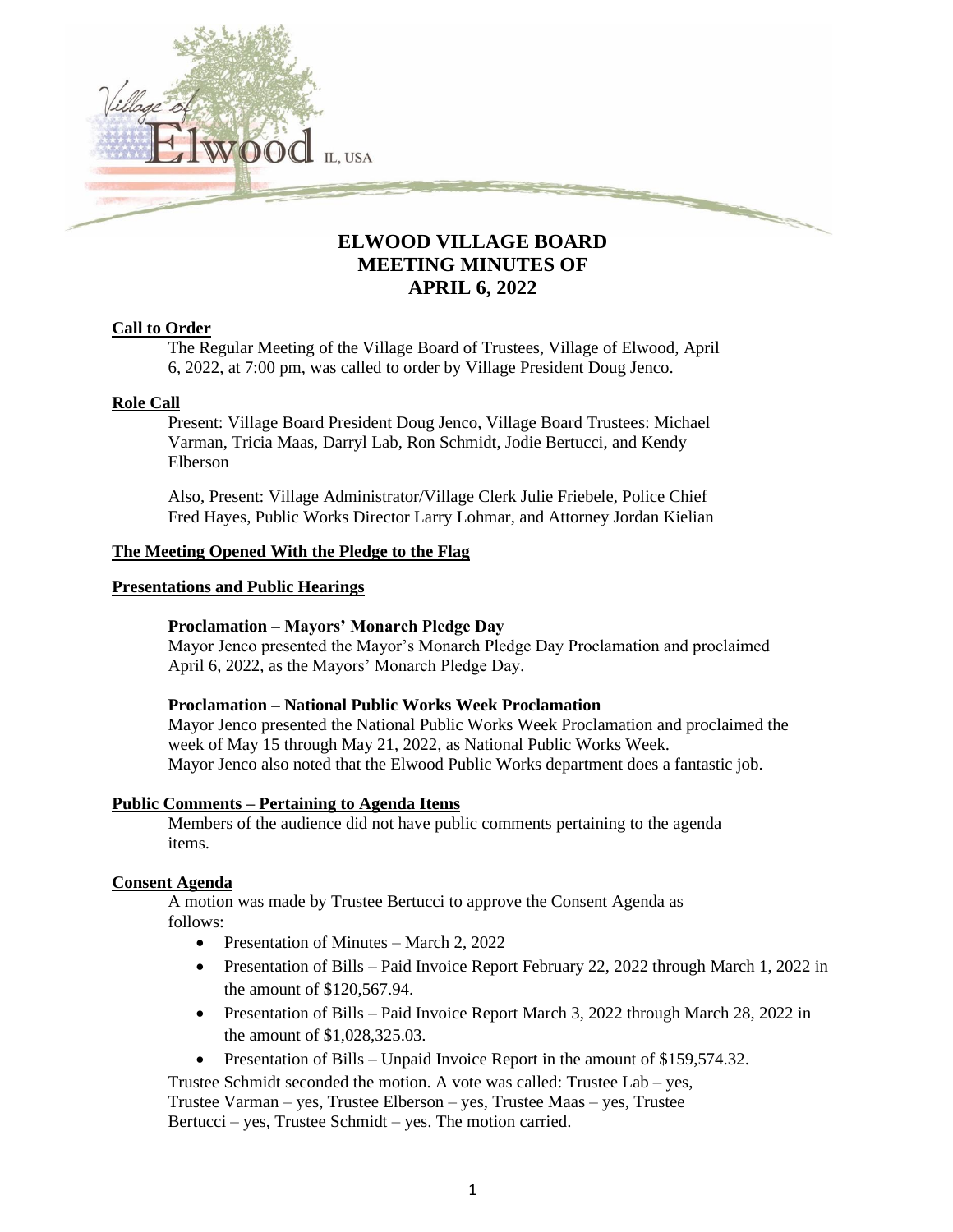### **Reports & Communications From Village Officials**

#### **Administration – Village Administrator Julie Friebele**

### **February 2022 Financial Reports**

The February 2022 Financial Report, prepared by Finance Director Robbie Day, was presented to the Village Board for review. The reports represent the Village of Elwood's year to date revenues, expenses, and end of the month fund cash balances.

## **An Ordinance Approving the Annual Budget of the Village of Elwood Beginning May 1, 2022 and Ending April 30, 2023**

The annual public hearing was held on March 2, 2022 for the proposed fiscal year 2022-2023 budget and the Ordinance Approving the Annual Budget of the Village of Elwood. The highlights for each Fund by Department of the Proposed Annual Operating Budget for the FY 2022-2023 were reviewed. No revisions were made to the proposed budget following the public hearing. A motion was made by Trustee Bertucci to adopt an Ordinance Approving the Annual Budget Ordinance of the Village of Elwood Beginning May 1, 2022 and Ending April 30, 2023. Trustee Schmidt seconded the motion. A vote was called: Village President Jenco – yes, Trustee Lab – yes, Trustee Varman – yes, Trustee Elberson – yes, Trustee Maas – yes, Trustee Bertucci – yes, Trustee Schmidt – yes. The motion carried.

#### **Baxter & Woodmand Professional Agreement for Village Engineering Services**

Since September 2016, Baxter & Woodman has been providing part-time Village Engineering services to the Village, to provide general engineering services, development review, attendance at Village Board and staff meetings as requested, participation in the weekly Public Works meeting, and assistance to Village Staff as needed.

This is a yearly contract, matching the Village's fiscal year, and the current contract will terminate on April 30, 2022. Staff is seeking a renewal of this contract to continue these services for the next fiscal year. The rates will remain the same, and the Village can cancel this agreement at any time. Services will be billed on an hourly-rate basis, with the Village receiving a discounted rate for all work paid for by the Village. Developer-funded work will be charged at a regular hourly rate. A motion was made by Trustee Bertucci to approve the Baxter & Woodman Professional Agreement for Village Engineering Services. Trustee Maas seconded the motion. A vote was called: Trustee Lab – yes, Trustee Varman – yes, Trustee Elberson – yes, Trustee Maas – yes, Trustee Bertucci – yes, Trustee Schmidt – yes. The motion carried.

#### **Elwood Baseball and Softball Association (ESBA) 2022 Sponsorship Request**

Elwood Baseball & Softball Association (EBSA) is preparing for the 2022 season. The association is requesting the Village's support by sponsoring a youth baseball team. The EBSA provides a great baseball or softball experience for boys and girls in our community. Typically, the Village supports the EBSA with a Division Level Sponsorship in the amount of \$500.00. A motion was made by Trustee Lab to approve the Elwood Baseball and Softball Association 2022 sponsorship request in an amount not to exceed \$500.00. Trustee Schmidt seconded the motion. A vote was called: Trustee Lab – yes, Trustee Varman – yes, Trustee Elberson – yes, Trustee Maas – yes, Trustee Bertucci – yes, Trustee Schmidt – yes. The motion carried.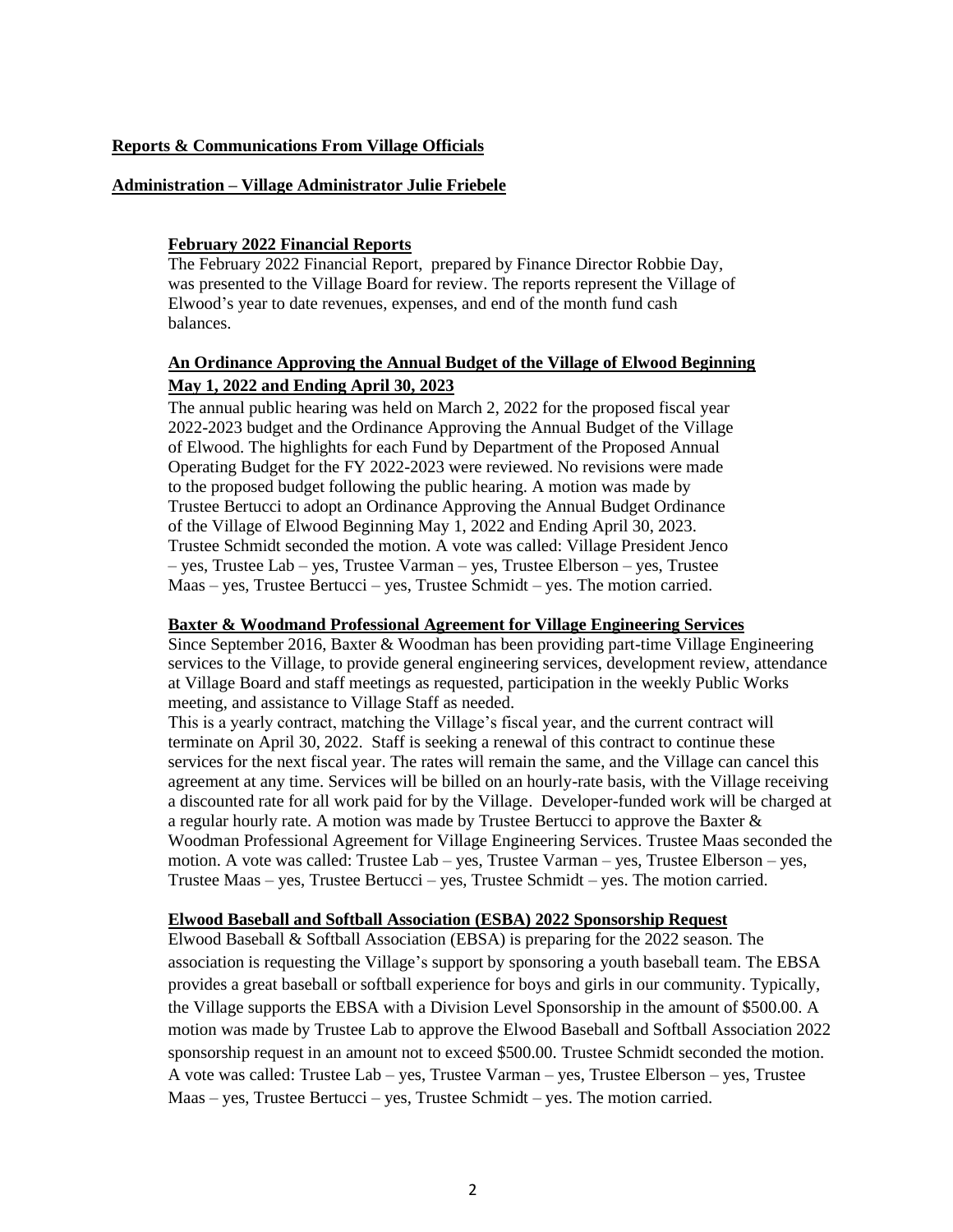## **Police Department – Chief Fred Hayes – Presented by Sergeant Marc Reid**

### **During the Month of February 2022**

The Elwood Police Department responded to 407 calls for service. For more details concerning the types of calls, residents can visit the Village of Elwood website.

Police officers issued a total of 107 citations:

| $\bullet$ | Local Citations (O.V.)       |     |
|-----------|------------------------------|-----|
| $\bullet$ | <b>State Citations</b>       | 107 |
| $\bullet$ | <b>Overweight Violations</b> | (3) |
| $\bullet$ | <b>Monthly Total</b>         | 107 |
| $\bullet$ | 2022 Year to Date Total      | 270 |
|           |                              |     |

Arrest Report Summary:

| $\bullet$ | <b>Traffic Arrests</b> |    |
|-----------|------------------------|----|
|           | <b>Warrant Arrests</b> |    |
| $\bullet$ | Criminal               |    |
|           | <b>Monthly Total</b>   | ↖  |
|           | Year to Date Total     | 16 |

## **TRAINING REPORT:**

| <b>OFFICER</b>  | <b>CLASS</b>                  | DATE | <b>HOURS</b> |
|-----------------|-------------------------------|------|--------------|
| Sarah Zimmerman | <b>DARE</b> Instructor Course |      | 2/14-25/22   |
| -80             |                               |      |              |
| Robert Wellen   | <b>DARE</b> Instructor Course |      | 2/14-25/22   |
| -80             |                               |      |              |

## **Total Training Hours: 160**

### *Elwood Police Department Significant Accomplishments in 2021*

Chief Hayes discussed some of the significant accomplishments made in 2021. The accomplishments are part of our long-term strategic planning to advance the professionalism of the department.

- Purchased WCCTV Mini Dome Security Camera System for Lloyd Erickson Park.
- Utilized asset for feiture funds, with no impact to taxpayers, in the amount of \$18,127 for the purchase of a video data server for in-car video camera system.
- Obtained IDOT traffic enforcement safety grant totaling over \$30,000.
- Conducted over 471 Commercial Motor Vehicle stop and weighs at the weigh station, resulting in the collection of \$162,234 in potential fines, 131 Citations, and 11 warnings.
- Mississippi Avenue enforcement campaign for semi-truck violations resulting in officers stopping 384 semi-trucks in violation of the 6-ton weight limit restriction.
- Manhattan Road enforcement of the 5-ton weight limit restriction resulted in officers stopping over 218 semi-trucks.
- Officer Robert Wellen successfully completed 540 hours of Basic Police Training at the Cook County Sheriffs Police Academy, Triton College, River Grove, IL.
- Responded as a back up unit to an officer involved shooting at the LaQuinta in Shorewood.
- Officer Sarah Zimmerman is assigned as investigator of the Will Grundy Task Force.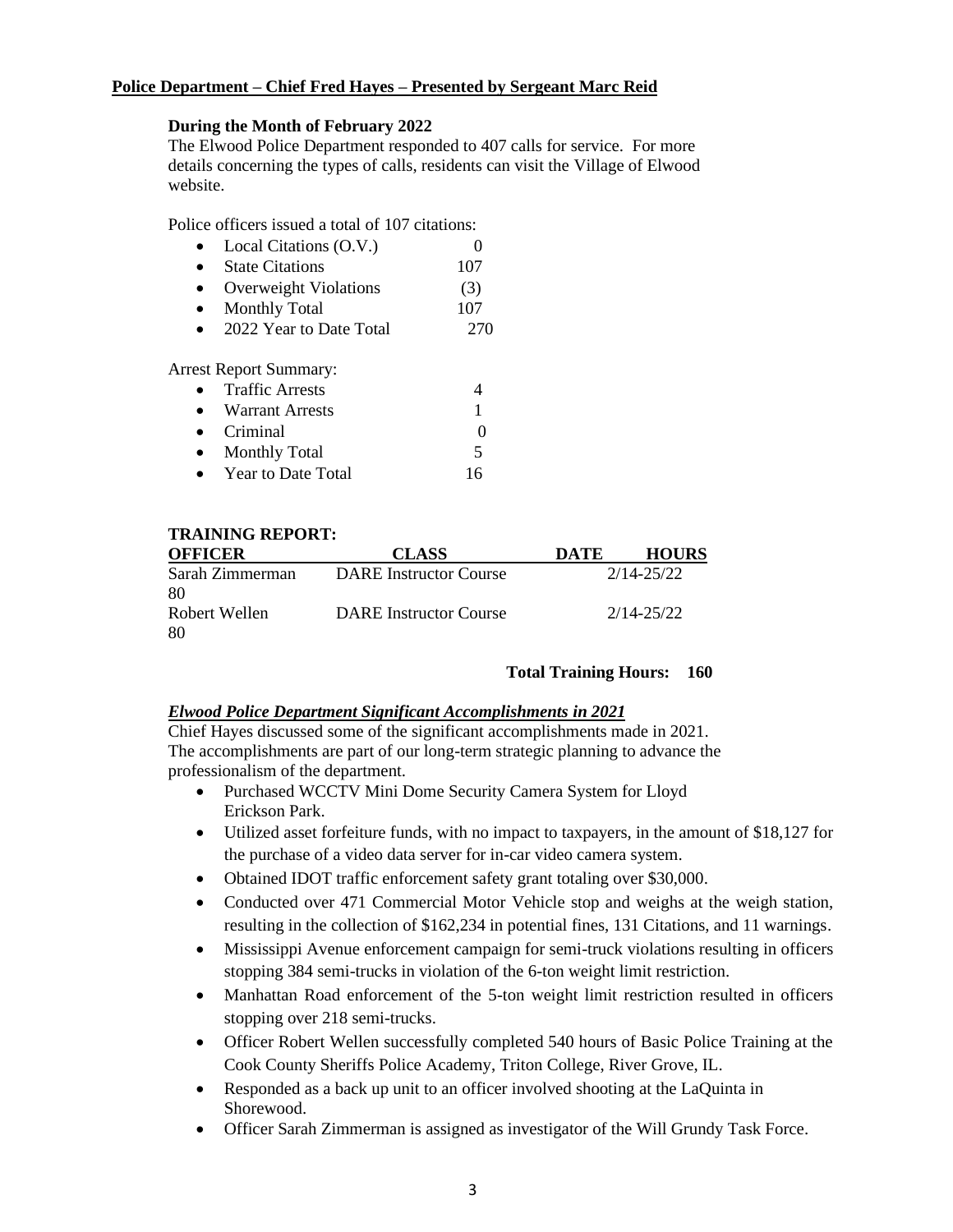- Officer Sarah Zimmerman and Officer Anthony Lohmar completed 40 hours of Lead Homicide Investigator training at the Will County Sheriff's Office.
- Officer Ken Jaburek completed 40 hours of Basic Evidence Technician training at the Plainfield Police Department.

## **Public Works – Director of Public Works Larry Lohmar**

The Village of Elwood received the APWA public works project of the year award for Elwood Water System Improvements.

## **Project Description**

The Village of Elwood Water System Improvements project included the following: **Well No. 8 Improvements:** The project consists of installing 1,000 gpm submersible pumping equipment, well televising, pitless unit, demolition of a concrete vault and foundation, testing, and other miscellaneous items of work.

**Well House Electrical Building:** The project consists of a split-face block superstructure with truss roof, well pipe, and electrical service, stand-by diesel generator, automatic transfer switch, power distribution, lighting panel, variable frequency drive with line filter and sine wave filter, 480-V 2.4KV

step up transformer, installation of 16-inch DI yard piping with valves and other miscellaneous items of work.

**Raw Water Main Improvements:** The project consists of installing approximately 2,175 linear feet of 16" water main, 330 linear feet of 16" water main inside 36" augured and jacked casing pipe, 2,500 linear feet of two  $-2$ " HDPE finer conduits parallel to the water main, 3 fire hydrants, 3 gate valves and vaults, and other miscellaneous items of work.

**Water Treatment Plant Expansion:** The project consists of installing a 3rd softening vessel, ancillary equipment and piping, and the controls necessary to supply 387,360 gallons of water per day to provide adequate water flows and pressure for the Village's new industrial user.

**The total construction cost was \$4.125M.**

- Spring maintenance and clearing of the storm sewers.
- Cleaning of the South ditch to prevent flooding.
- Street maintenance, pot hole patching.
- Garbage pickup throughout the Village.
- Matt Murphy & Tyler Crane are attending training and receiving certification for mosquito abatement.

## **Village Administrator – Julie Friebele**

## *Elwood/Jackson History Club*

The Village received a letter of thanks from Joanne Raschke regarding the Village's recent \$500.00 donation to the History Club.

## *Tree Stump Removal*

Resident Rich Dodd donated the 2021 Christmas Tree to the Village for our holiday celebration. Public Works cut the tree down for the lighting celebration, although at that time were unable to remove the stump. When the weather broke Public Works was able to remove the tree stump. Mr. Dodd expressed his gratitude of a job well done by the Public Works department and really appreciated their work and attitudes.

## *Abraham Lincoln National Cemetary*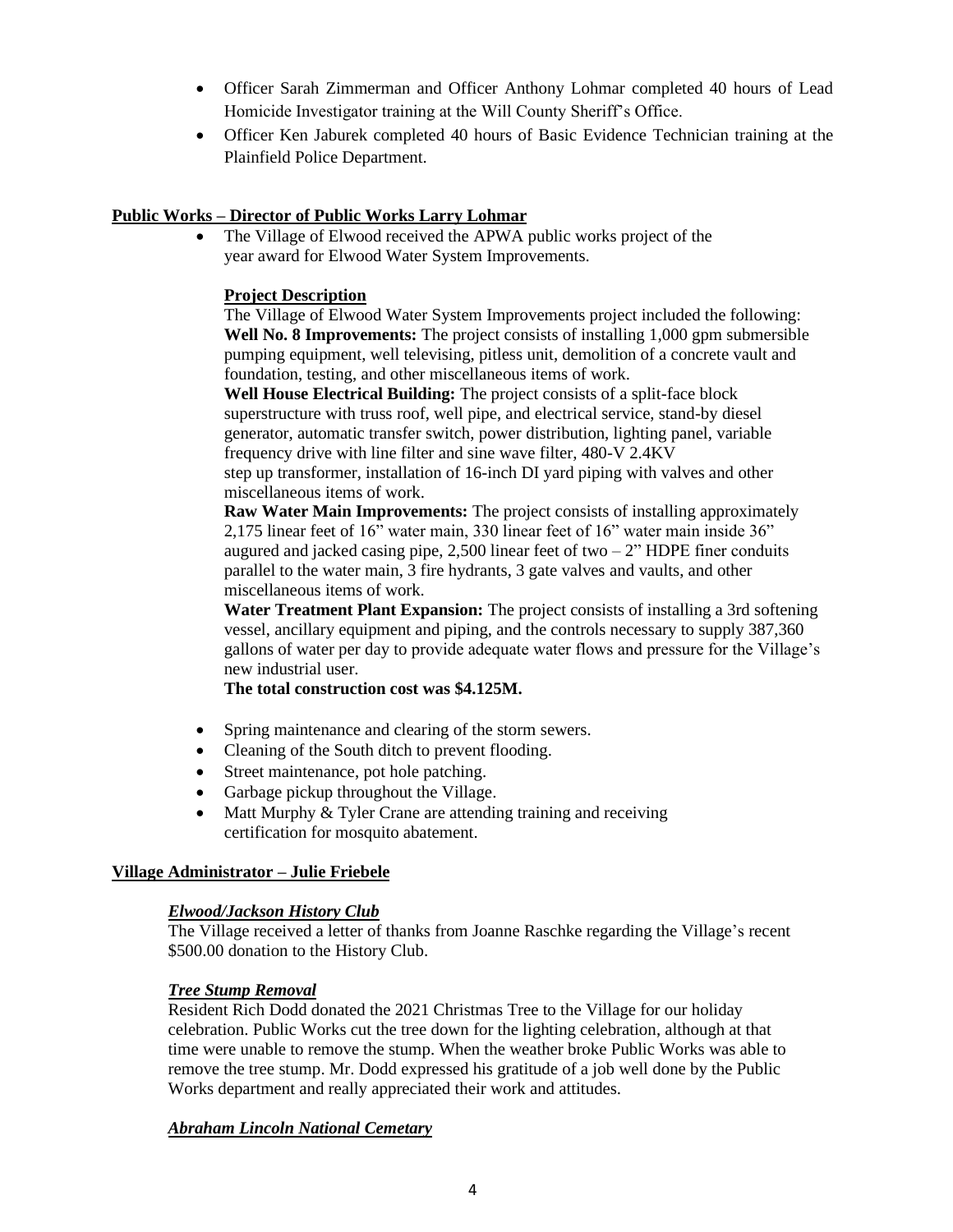The Village received an email regarding a visit to the Abraham Lincoln National Cemetery and noted that it is a hidden treasure. The letter described Elwood as a nice Village as it has a small urban area and surrounded by nice natural area, nature and farms. Hopeful that Elwood will continue to promote natural areas and farms as these areas are hard to recover once lost. The letter also stated, "glad that NorthPoint was rejected; it would kill the beautiful natural farms you have."

## *Easter Egg Hunt*

Staff stuffed thousands of eggs in preparation for the Easter Egg Hunt. The event is Saturday, April 9, 2022, beginning at 10:00.

*Spring Clean Up* Spring Clean Up day is Monday, May 2<sup>nd</sup>.

## *Route 66 Red Carpet Corridor*

Saturday, May 7, 2022 8:00 am - 5:00 pm *Take Douglas Street And Drive Over The Original Route 66 Pavement!* 

Stop at the Douglas Street Wayside Exhibits Featuring: *Rosie the Riveter & Statue of a Munitions Worker Lunch Box in Hand*

While Visiting Pick Up

Route Brochures, Event Stickers, and Handouts

- 10:00 am 2:00 pm
- History Club Giveaways
- Antique Tractors
- Elwood Church Bake Sale
- Cub Scouts Informational Scouting Material
- Girl Scouts Cookie Sale
- Children's Garden Book Markers/Garden Event Flyers
- Craft Vendors

## *Community Wide Yard Sale*

June  $3^{\text{rd}}$  &  $4^{\text{th}}$  9:00am - 4:00pm Please contact Marie Rodgers to have your sale included on the list/map.

## **Upcoming Village Meetings**

Planning and Zoning (Public Hearing – Harding Development) Tuesday, April 26<sup>th</sup> 7:00 pm

| <b>Finance Committee</b>  | Tuesday, April 26 <sup>th</sup> | $4:00 \text{ pm}$ |
|---------------------------|---------------------------------|-------------------|
| Village Board of Trustees | Wednesday, May 4 <sup>th</sup>  | $7:00 \text{ pm}$ |

## **Village President – Doug Jenco**

## *Lobby Day – Springfield Illinois*

Mayor Jenco and Administrator Friebele attended Lobby Day in Springfield. It was an opportunity for municipal members to meet with legislators on issues that affect the Village and Will County as a whole. There was a lot of discussion regarding Will County municipalities and water concerns. Mayor Jenco was able to meet with Governor Pritzker and thanked him for not getting involved between communities and developers.